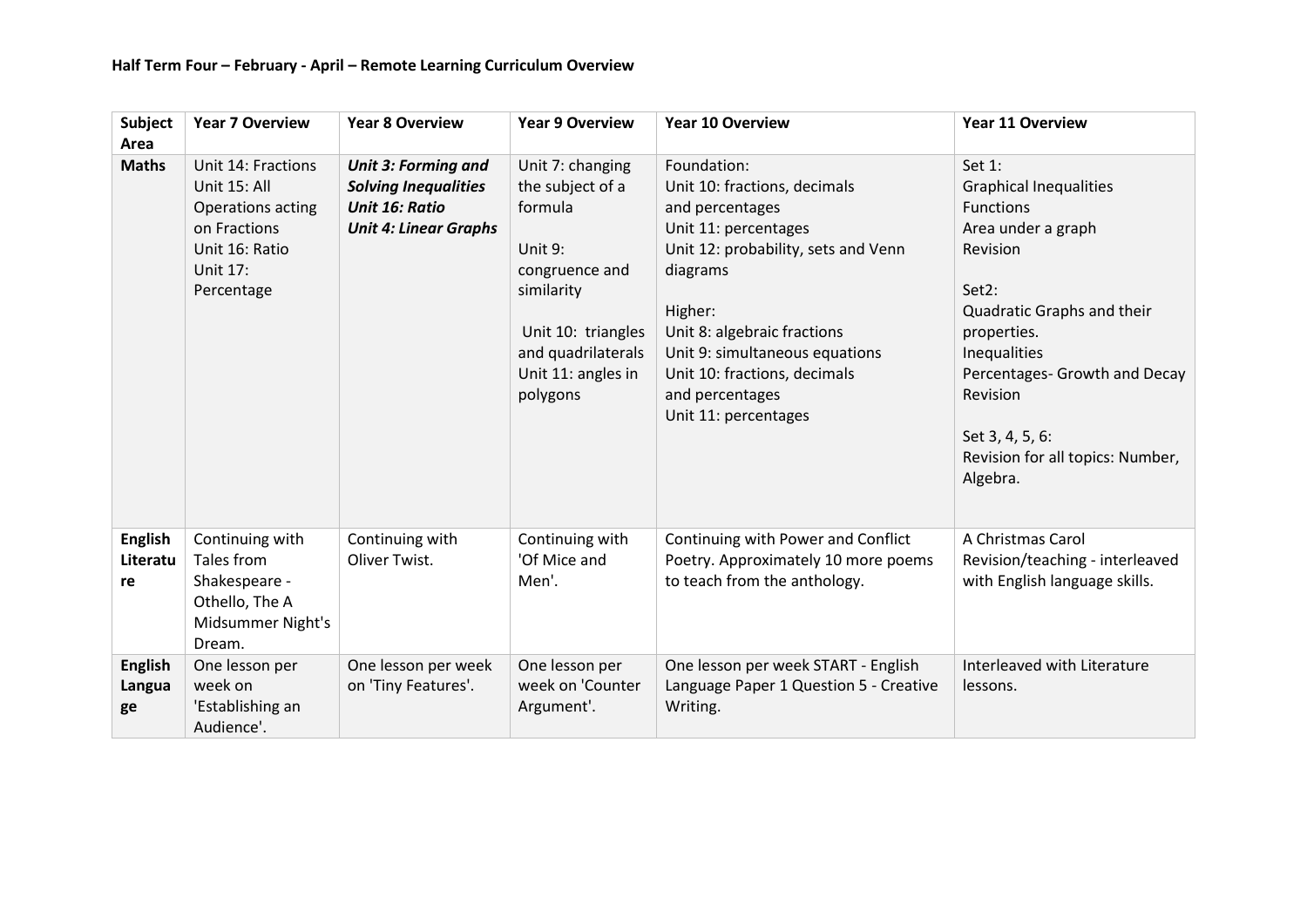| <b>Science</b> | <b>KS3 PHYSICS:</b><br>Energy transfers,<br>generating energy,<br>renewable and<br>non-renewable<br>energy, nuclear<br>power | KS3 PHYSICS: the eye,<br>reflection and<br>refraction, electricity<br>and circuits, static<br>electricity, current<br>voltage and<br>resistance | <b>KS3 PHYSICS:</b><br>kinetic and elestic<br>potential energy,<br>waves,<br>electromagnetic<br>waves and<br>spectrum,<br>reflection and<br>refraction, space<br>physics. | Triple science 10.1 only - GCSE<br><b>CHEMISTRY - BONDING AND</b><br>STRUCTURE: Corrosion and alloys.<br><b>QUANTITATIVE CHEMISTRY: moles,</b><br>concentration of substances, industrial<br>chemistry. CHEMICAL CHANGES: metal<br>reactions, acid and bases,<br>neutralisation, electrolysis, titrations,<br>gas pressure and volumes. | Y11 HIGHER - PAPER 2 PHYSICS:<br>magnetism, solenoids, motor<br>effect. PAPER 2 BIOLOGY:<br>hormones, homeostasis,<br>nervous system, diabetes and<br>blood glucose, contraception<br>and hormonal regulation;<br><b>INHERITANCE: inheritance and</b><br>genes, inherited disorders, sex<br>determination, cloning plants,<br>asexual and sexual<br>reproduction, natural selection<br>and evolution; ECOLOGY:<br>ecosystems, sampling<br>techniques, carbon and water<br>cycle. |
|----------------|------------------------------------------------------------------------------------------------------------------------------|-------------------------------------------------------------------------------------------------------------------------------------------------|---------------------------------------------------------------------------------------------------------------------------------------------------------------------------|-----------------------------------------------------------------------------------------------------------------------------------------------------------------------------------------------------------------------------------------------------------------------------------------------------------------------------------------|----------------------------------------------------------------------------------------------------------------------------------------------------------------------------------------------------------------------------------------------------------------------------------------------------------------------------------------------------------------------------------------------------------------------------------------------------------------------------------|
| <b>Science</b> | <b>KS3 PHYSICS:</b><br>Energy transfers,<br>generating energy,<br>renewable and<br>non-renewable<br>energy, nuclear<br>power | KS3 PHYSICS: the eye,<br>reflection and<br>refraction, electricity<br>and circuits, static<br>electricity, current<br>voltage and<br>resistance | <b>KS3 PHYSICS:</b><br>kinetic and elestic<br>potential energy,<br>waves,<br>electromagnetic<br>waves and<br>spectrum,<br>reflection and<br>refraction, space<br>physics. | ALL OTHER Y10 - COMBINED SCIENCE<br>BIOLOGY: photosynthesis, respiration,<br>fermentation and metabolism.<br>CHEMISTRY: key facts on periodic table<br>and atomic structure, ions and ionic<br>bonding, covalent bonding, metallic<br>bonding and alloys, moles and<br>concentrations of substances.                                    | Y11 FOUNDATION: PAPER 2<br>PHYSICS: magnetism, solenoids.<br>PAPER 2 BIOLOGY: hormones,<br>homeostasis, nervous system,<br>diabetes and blood glucose,<br>contraception and hormonal<br>regulation; INHERITANCE:<br>inheritance and genes,<br>inherited disorders, sex<br>determination, asexual and<br>sexual reproduction, natural<br>selection and evolution;<br>ECOLOGY: ecosystems,<br>sampling techniques, carbon<br>and water cycle.                                      |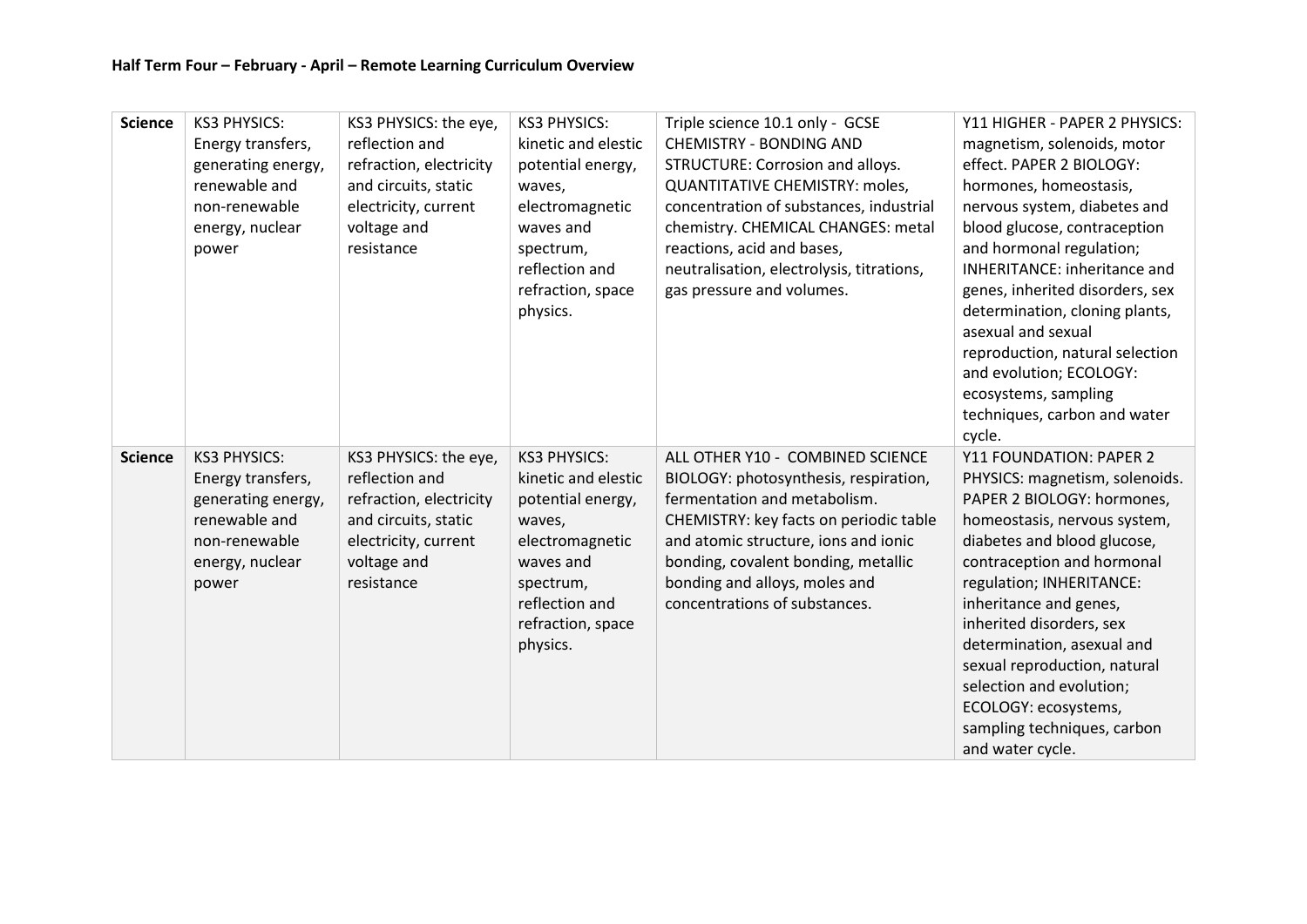| PE                              | Fitness (one<br>theory/one<br>practical) Week 1 -<br>Circuit training,<br>Week 2 - HITT<br>training, Week 3 -<br>Continuous training | Fitness (one<br>theory/one practical)<br>Week 1 - Circuit<br>training, Week 2 -<br>HITT training, Week 3<br>- Continuous training | Fitness (one<br>theory/one<br>practical) Week 1 -<br>Circuit training,<br>Week 2 - HITT<br>training, Week 3 -<br>Continuous<br>training. | Year 10 core Fitness (one practical)<br>Week 1 - Circuit training. Week 2 - HITT<br>training. Week 3 - Continuous training.<br>Year 10 Sport studies (CV system)    | Year 11 core Fitness (one<br>practical) Week 1 - Circuit<br>training. Week 2 - HITT training.<br>Week 3 - Continuous training.<br>Year 11 Sport Studies (Tasks 3 &<br>4 Coursework Unit 2)                                                                                                                                               |
|---------------------------------|--------------------------------------------------------------------------------------------------------------------------------------|-----------------------------------------------------------------------------------------------------------------------------------|------------------------------------------------------------------------------------------------------------------------------------------|---------------------------------------------------------------------------------------------------------------------------------------------------------------------|------------------------------------------------------------------------------------------------------------------------------------------------------------------------------------------------------------------------------------------------------------------------------------------------------------------------------------------|
| Geogra<br>phy                   | Our natural world -<br>Ecosystems                                                                                                    | <b>Changing Coastlines</b>                                                                                                        | <b>Extreme conflicts</b>                                                                                                                 | WK1-2 Urban Regeneration, WK3<br>Ecosystems                                                                                                                         | WK1&2 Urban regeneration<br>WK3 Ecosystems                                                                                                                                                                                                                                                                                               |
| <b>History</b>                  | How 'remarkable'<br>was the reign of<br>Henry VIII?                                                                                  | In what ways was the<br>First World War a<br>'global war'?                                                                        | How did the Arab<br>- Israeli conflict<br>develop?                                                                                       | <b>GCSE Paper 2 American West</b>                                                                                                                                   | <b>GCSE Paper 2 Consolidation</b>                                                                                                                                                                                                                                                                                                        |
| Food                            | Health + Safety,<br>Knife safety,<br>Weighing +<br>Measuring, Types<br>of kitchen<br>equipment, Eat<br>well guide                    | Health + Safety, Knife<br>safety, Weighing +<br>Measuring, Types of<br>kitchen equipment,<br>Eat well guide                       | Bacteria, Eat well<br>guide,<br>Macronutrients,<br>Micronutrients                                                                        | 2.3 how H+C provisions meet customer<br>needs, 3.1 Personal safety<br>responsibility, 3.2 Risk to personal<br>safety in H+C, 3.3 Personal safety<br>recommendations | A01: Demonstrate knowledge<br>and understanding of nutrition,<br>food, cooking and preparation.<br>AO2: Apply knowledge and<br>understanding of nutrition,<br>food and preparation AO4:<br>Analysis and evaluate different<br>aspects of nutrition, food,<br>cooking and preparation,<br>including food made by<br>themselves and others |
| <b>Media</b><br><b>Studies</b>  |                                                                                                                                      |                                                                                                                                   |                                                                                                                                          | Week 1 + 2: Component 2 Section B<br>Music Videos. Week 3: Introduction to<br>coursework and NEA Coursework Brief                                                   | Week 1+2: Component 2<br>Section B and then focus on<br>Component 1 Section B:<br>Newspapers                                                                                                                                                                                                                                             |
| <b>Music</b>                    | <b>Elements of Music</b>                                                                                                             | <b>African Drumming</b>                                                                                                           | Britpop                                                                                                                                  | Unit 7 - Music Sequencing and Unit 2 -<br>Managing a Music Product                                                                                                  | Unit 7 - Music Sequencing                                                                                                                                                                                                                                                                                                                |
| <b>Product</b><br><b>Design</b> | Intro into<br>Architecture-<br><b>Disaster Shelters</b>                                                                              | <b>Inclusive Design</b><br>Project                                                                                                | Architecture -<br>Sustainable school                                                                                                     | <b>NEA Coursework project</b>                                                                                                                                       | <b>GCSE NEA coursework and</b><br>revision                                                                                                                                                                                                                                                                                               |